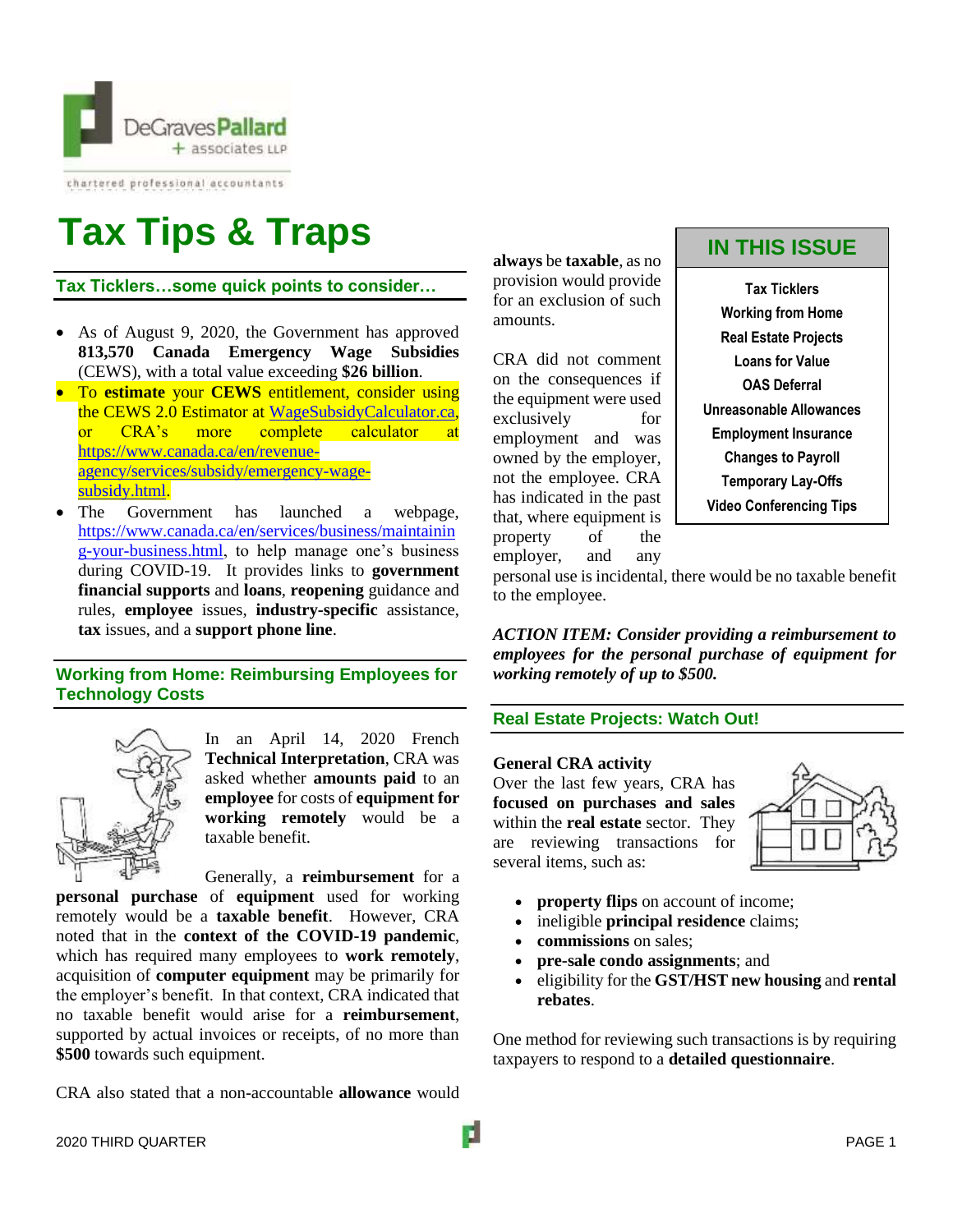The questionnaire covers items such as:

- date and details of **purchase and sale** in sale agreements, statements of adjustments, and mortgage/financial documentation;
- details of any major **renovations**, building **permits**, construction **contracts**, and **municipal approvals**;
- **estimates** of **fair market values** at different key points (such as after the completion of a renovation);
- real estate **listing agreements**; and
- invoices, receipts, **bank statements**, **driver's license**, and other **items** which **indicates** the **address** of the property.

The purchaser's intention for the use of the property is key in determining the appropriate tax treatment upon sale.

CRA may consider reviewing several issues in this context, including:

- **missed disclosure** of real estate **not exclusively** held for **personal use**;
- unreported **rental income**, whether not reported at all or not reported accurately;
- unreported **real estate sales**; and
- inappropriate claims for the **principal residence exemption** on such dispositions.

*ACTION ITEM: Even a fully exempt principal residence sale was required to be reported for 2016 and later years. Where disposals of real estate in 2016 or subsequent years are not reported, CRA can reassess for an unlimited period. Ensure all disposals, in Canada and abroad, are reported on the tax return.*

## **Loans for Value: Income Splitting Tool**

Special **attribution rules** prevent the shifting of income between certain related people (including a spouse, parent, grandparent, sibling, uncle or aunt). Consider the situation where high-earning Spouse A gives investments to lowearning Spouse B so that investment income can be taxed at Spouse B's lower tax rate. The attribution rules prevent this by requiring the earnings to be **taxed in the hands of the transferor**, Spouse A. However, these rules **do not apply where** the low-income person pays **fair market value** for the capital received. One way to pay for such investment capital is with properly structured loans, commonly referred to as **"loans for value"**.

## The loan must satisfy several conditions to facilitate income splitting:

- the loan must **bear interest**;
- the interest must be at a rate no lower than the **CRA prescribed rate** at the **date** the loan is **advanced**; and



• the interest for every year must be **paid no later than January 30** of the following year.

**Missing** a single **interest payment invalidates the loan** for the year in respect of which the interest accrued and **all subsequent years**. For example, interest for 2019 was required to be paid by January 30, 2020. If the interest was not paid, attribution would apply for 2019 and all subsequent years.

The **borrower** (commonly a trust for minor children or grandchildren) can then **invest** the borrowed funds and earn income. Because the borrowed funds are used to earn income, the borrower is entitled to **deduct the interest incurred** as a carrying charge. To the extent the return on their investments exceeds the interest, the **difference** will be **taxable to the lower-income borrower**.

This planning tool is of **particular interest now** as CRA's prescribed **interest rate declined to 1%** (from 2%), as of July 1, 2020.

CRA has confirmed that the interest rate can be **fixed** at the time the **loan is advanced**, **without further adjustment** when the prescribed rate changes. However, where a **pre-existing loan** requires **higher interest** (such as the 2% rate in effect to June 30, 2020), the rate **cannot be adjusted downwards** as it is also locked in at initial advance. Where there is an existing loan at 2% (or higher), refinancing at the lower 1% rate would require that the borrower **repay the original loan**. A **new loan** could then be **advanced** at 1% interest. Where **appreciated assets** must be **transferred or sold** to repay the loan, **accrued gains** would need to be **reported**.

*ACTION ITEM: Consider setting up a loan for value if there is significant investment capital available, and a family member at a lower marginal tax rate.*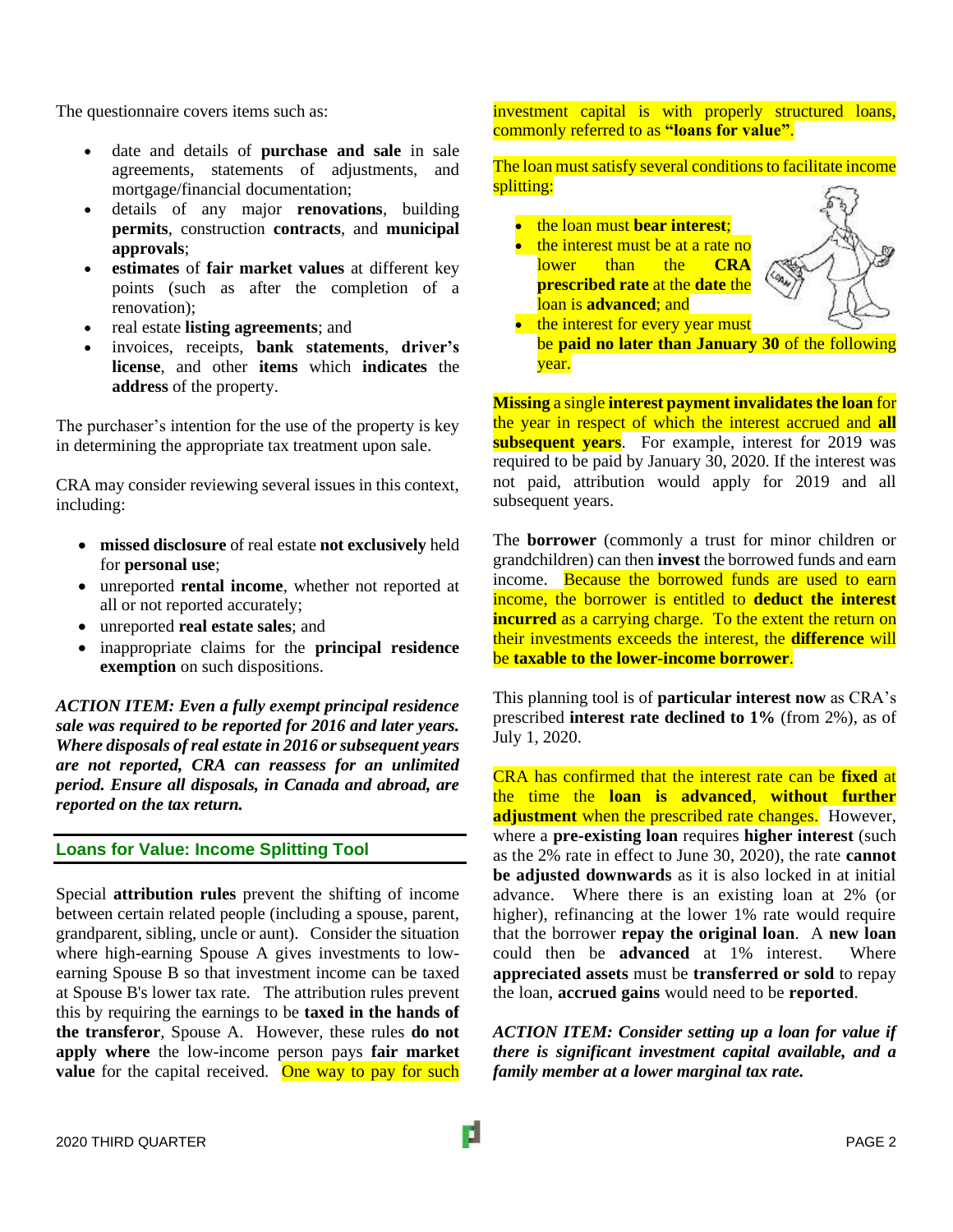## **OAS Deferral: Undoing an Application**



As of July 1, 2013, where receipt of Old Age Security (OAS) is delayed, the monthly pension is **increased by a factor of 0.6%** for **each month deferred**, to a maximum increase of 36% (60 months, commencing receipt at age 70).

In a March 25, 2020 **Federal Court** case,

the Court **reviewed** Service Canada's decision to deny **relief** to an **individual** who **applied** to cancel his **OAS pension** slightly more than one year after it had commenced. The taxpayer wanted to benefit from recent changes which allowed **deferral of receipt** in exchange for **higher** future **payments**. His **entire OAS pension** for the previous year was **lost** due to high earnings.

Normally an individual has the ability to **cancel** a pension only **within six months** of the first payment. However, the Court looked to a special provision which allows the government to take **remedial action** for **denied benefits** resulting from **erroneous advice** or administrative error in the administration of the OAS Act.

#### **Taxpayer wins**

The Court found that the government was **not required to demonstrate** that **communications** advising the taxpayer of changes to the rules **had** been **appropriately delivered**. However, they were **required to demonstrate** that these communications **had been sent**, and the evidence they provided did not demonstrate their mailings went to the specific taxpayer. Therefore, the decision to deny relief was **not reasonable**. Further, although the taxpayer did **not lose immediate benefits** as a result of the early application, there were **future benefits lost** due to the denied deferral.

*ACTION ITEM: Before applying for OAS, make sure to determine whether your income (and expected income) will erode the benefits. If so, consider deferring application to benefit from increased future OAS payments.*

# **Unreasonable Allowances: Fully or Partially Taxable?**

In a May 15, 2020 **Federal Court of Appeal** case, the Court reviewed whether **various allowances** paid to **employees** of the taxpayer were **subject to CPP and EI**. This **required determining whether** the allowances were **taxable**. The Tax Court of Canada had previously ruled that some of the allowances were **partially taxable**, while others were either fully taxable or fully nontaxable. At issue in this case was whether an allowance could be **partially taxable** or whether being **in excess of a "reasonable** 



**amount"** resulted in the allowance being **entirely taxable**.

#### **Taxpayer loses**

After reviewing the **exclusion of reasonable travel allowances from income** rules, the Court concluded that the **entire allowance** is **excluded** from income **if** it is **reasonable**, or fully **included** in income **if** it is **unreasonable**. It **cannot be partially taxable**. As the allowances in question exceeded a reasonable amount, they were **entirely taxable**.

*ACTION ITEM: It is extremely important to ensure that allowances paid are reasonable. If they are determined to be unreasonable, even if by the thinnest of margins, the full allowance could go from non-taxable to taxable. Consult with a specialist to ensure that they are comfortably reasonable.*

## **Employment Insurance (EI): Voluntary Departure**

In a June 5, 2020 **Federal Court of Appeal** case, the Court reviewed Service Canada's decision to **deny EI benefits** on the basis that the individual **left his employment voluntarily**. The individual argued that although it was his decision to leave, he had **just cause** (which would allow him to receive EI). To have just cause, the individual would be required to establish that he had **no reasonable alternative** but to leave his job.

## **Taxpayer loses**

The Court found **no reviewable error** in earlier decisions, noting that the **individual could have**: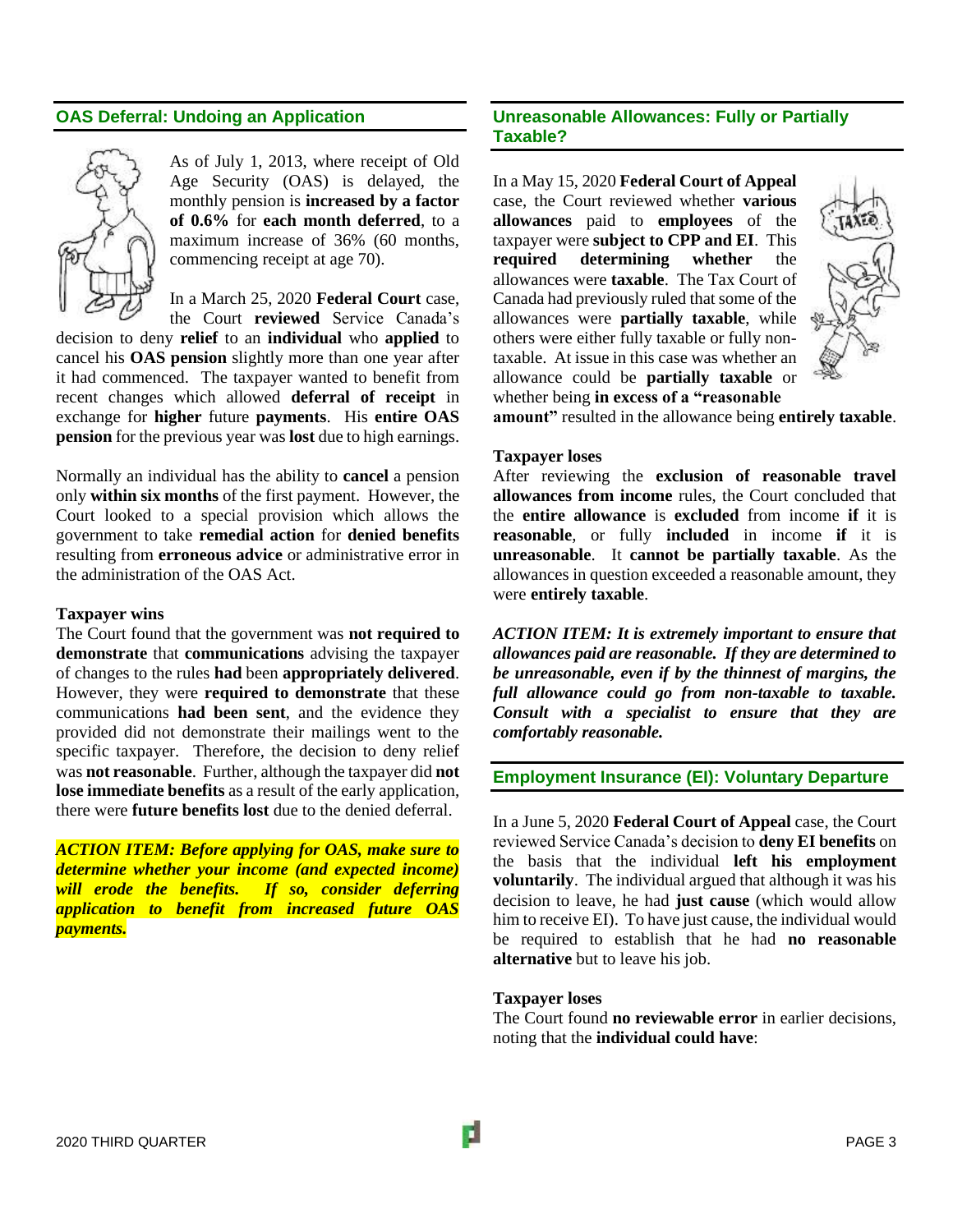- **discussed his concerns** more thoroughly with his employer to **explore possible accommodations** (rather than asking on arrival at the worksite not to work the night shift);
- **requested medical leave**, consulted with a doctor, or obtained a doctor's note; or
- **continued to work** until he found other employment.

The Court also noted the individual's own statement that he **could have continued working** if his employer had not refused to **pay him an additional \$3/hour**.

## **The Canada Emergency Response Benefit (CERB) angle**

Voluntary departure from a position (quitting) also prevents participation in the CERB. Although there is uncertainty as to whether a "voluntary departure" for CERB purposes has the same meaning as for EI, they will likely be fairly similar.

*ACTION ITEM: Eligibility for CERB is dependent upon whether it is the employer or employee's decision to leave, and why that decision was made. Prior to changing employment status of workers, consult with a human resources specialist or lawyer to understand the implications for both the business and the employees.*

# **Changes to Payroll: Correcting Errors**



What if I make a **clerical, administrative, or system error** resulting in a salary overpayment? On April 6, 2020, CRA released the updated guide **RC4120 Employers' Guide – Filing the T4 slip and** 

**Summary** providing **detailed instructions** on these such issues.

The employer **may elect to have the employee repay** the **net amount** (gross amount less CPP, EI and income tax withheld) overpaid due to the error, provided they meet the following criteria:

• **no later than three years after** the end of the year in which the salary was overpaid

- o the employer **made the election** in the prescribed manner (see below),
- o the **employee repaid** or arranged to repay the net amount of the overpayment;
- the employer did **not issue a T4 slip** with the employee's **correct earnings** (that is, with the salary overpayment removed); and
- the employer's business is **actively operating**.

This election would reduce the cashflow burden the employee would otherwise bear.

## **The election**

The **election** is made by either **excluding the salary overpayment** from an original T4 slip or **amending a T4 slip** to remove the overpayment and reducing the corresponding income tax deducted, along with CPP and EI withheld and remitted.

## **Repayment after the T4 is issued**

If the employee repays or arranges to repay **after the original T4** is issued, the employer must amend the T4 slip appropriately, including any relevant CPP and EI adjustments.

After CRA receives and processes the amended T4, it will **credit** the income tax, CPP and EI remitted on the salary overpayment made in error (including the employer's share of CPP contributions and EI premiums) to the **employer's payroll program account**. The employer can then **reduce** the **next payroll remittance** by the credited amount.

Finally, CRA also provided **guidance and examples** for situations in which the employer **does not elect to have the net amount repaid**, and the gross amount is repaid instead.

*ACTION ITEM: Over the course of the COVID-19 pandemic, many adjustments have been made to payroll for businesses. If a T4 correction or wage adjustment is required, consult with the detailed guidance in publication RC4120, or reach out for assistance.*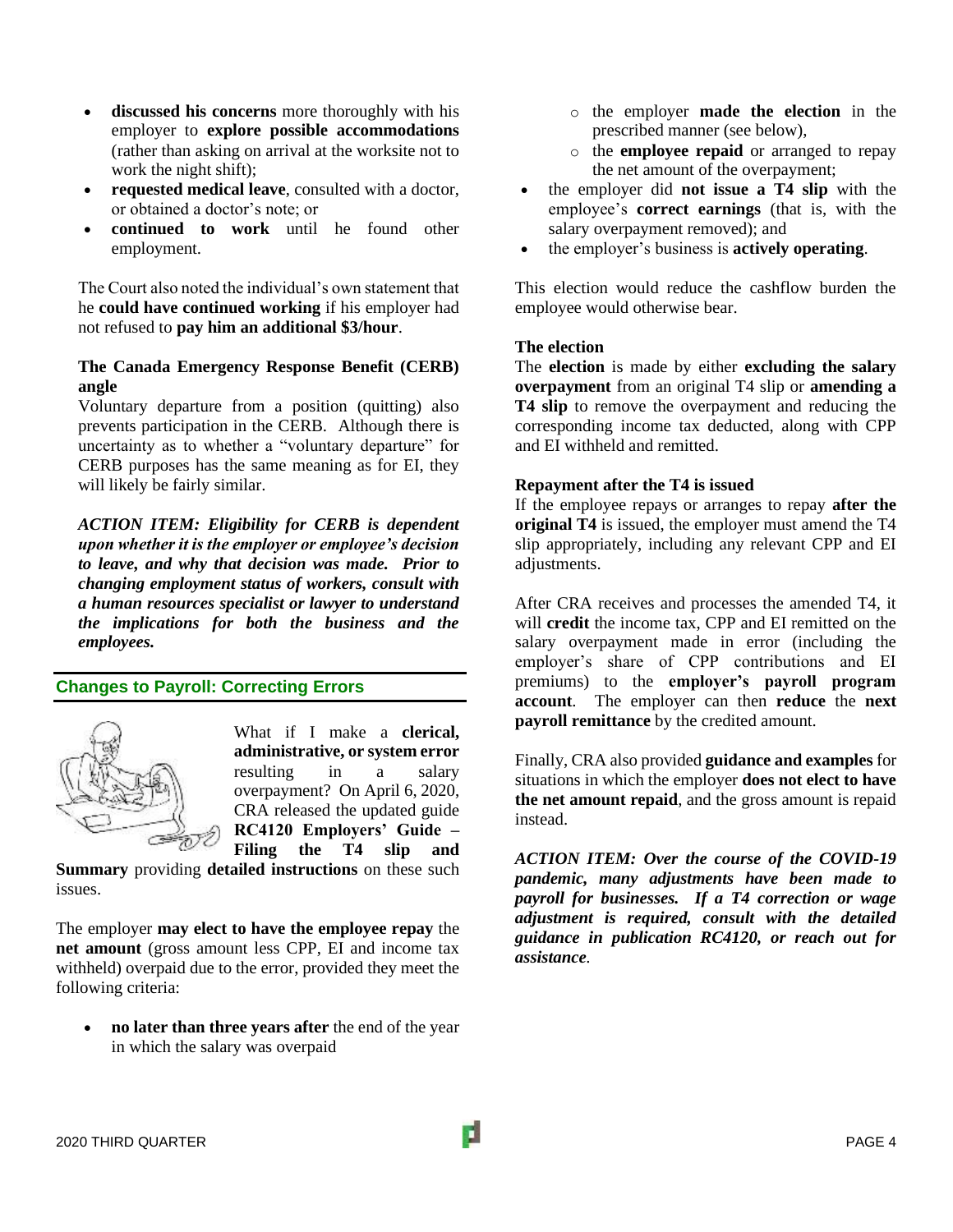# **Temporary Lay-Offs: Supplemental Unemployment Benefit (SUB) Plans**

The purpose of a SUB plan is to allow an employer to make **supplemental payments** to Employment Insurance **(EI) benefits**, **without eroding those EI benefits**. As payments under a registered SUB plan are not insurable earnings, EI **premiums are not deducted**.



In order to be eligible, SUB plans must be **registered with Service Canada** before their effective date. Plans must:

- **identify the group** of employees covered and the duration of the plan;
- **cover** a period of unemployment caused by one or a combination of the following:
- **temporary stoppage of work**,
- **training**,
- **illness**, **injury or quarantine**;
- **require** employees to apply for and be in receipt of **EI benefits** in order to receive payments under the plan;
- require that the combined weekly payments from the plan and the portion of the EI weekly benefit rate does **not exceed 95%** of the employee's **normal weekly earnings**;
- require it be entirely **financed by the employer**;
- require that on **termination** all remaining assets of the plan will **revert to the employer** or be used for payments under the plan or for its administrative costs;
- require that **written notice** of any **change** to the plan be given to Service Canada **within 30 days** after the effective date of the change;
- provide that the **employees have no vested** right to payments under the plan except during a period of unemployment specified in the plan; and
- provide that **payments** in respect of guaranteed annual remuneration, deferred remuneration, or severance pay **will not be reduced** or increased by payments received under the plan.

A plan registered with Service Canada is **not required to be a trust**. It could be funded from general revenues.

# **Income tax treatment**

For income tax purposes, a SUB plan is **defined more restrictively**, as it is required to be a **trust** to which the **employer makes payments**. Such plans can be **registered** with CRA, in which case any **income** earned **within** the **SUB** trust is **non-taxable.** Whether or not registered, **receipts** are **taxable** to the **employee**. **Payments** to a **registered SUB plan** are **deductible** to the employer if made no later than **30 days after year-end**. Payments to SUB plans are **not otherwise deductible**, so a plan structured as a trust **must be** registered for **employer contributions** to be deductible.

A SUB plan which is **not a trust** would not be subject to the above rules. **Deductibility of payments** would follow the **general rules** for all expenses for income tax purposes.

# **Interaction with the Canada Emergency Response Benefit(CERB)**

The provisions that exist under the EI system for employers to make additional payments to workers through SUB plans **do not apply to employees** who are receiving the **CERB**.

Amounts received by individuals from any employer in **excess of the \$1,000 threshold** would create an obligation for the individuals to **repay CERB** they received for the same benefit period.

Employers that wish to do so may **continue to submit a SUB plan** to Service Canada. By registering a plan, employers can make payments to employees who are **currently receiving EI regular or sickness benefits** and will also be prepared should employees need EI benefits at a future time.

*ACTION ITEM: As CERB is scheduled to end September 26, 2020, many individuals will now begin to rely on the EI system. The time may be right to consider setting up SUB plans as individuals transition to traditional EI.*

**Video Conferencing Tips: Making it Look Professional**

In an April 29, 2020 CPA Canada article, the author provided a variety of tips for **professional meetings** conducted by **online video conference**, which has become much more common during the COVID-19 pandemic.